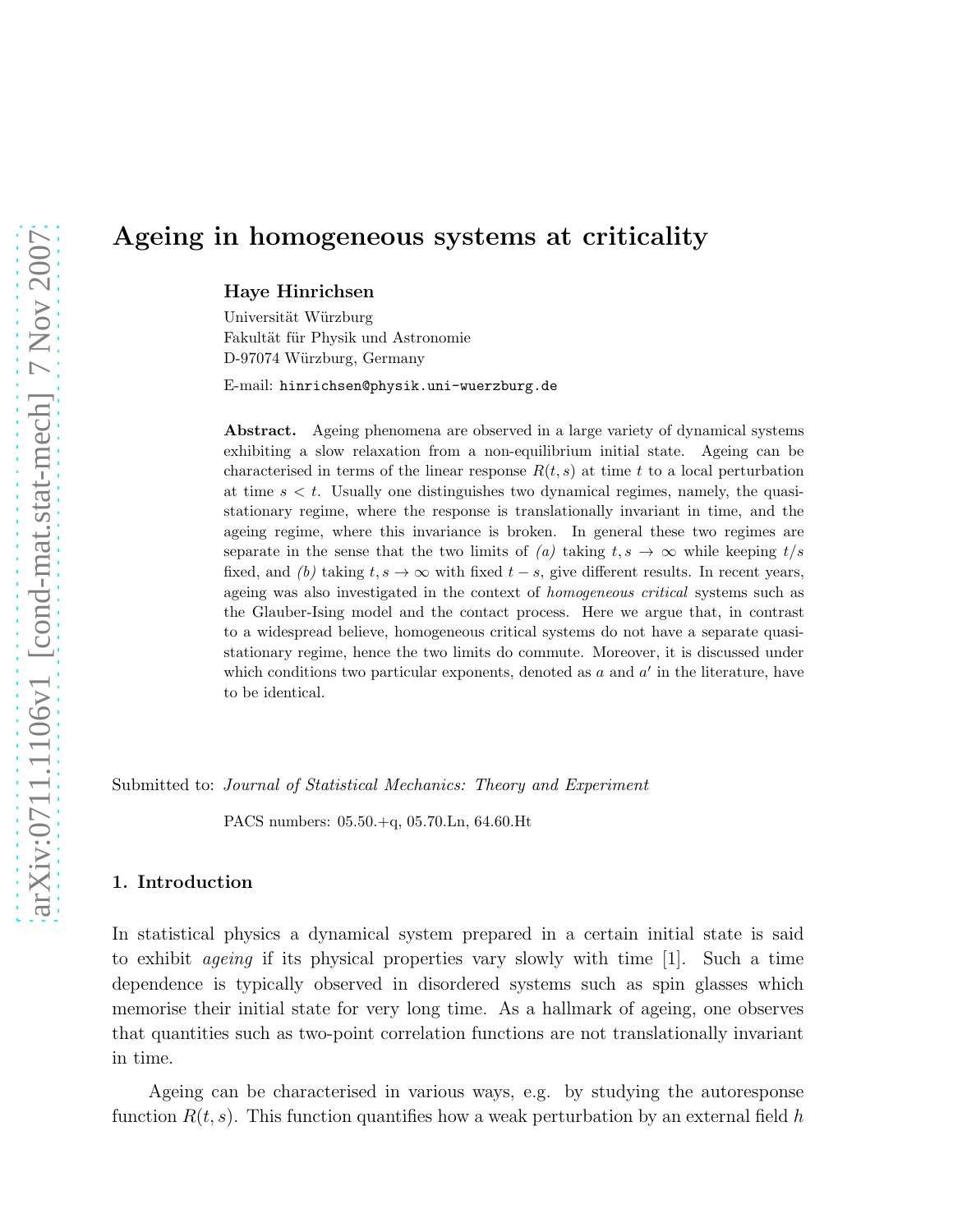

<span id="page-1-0"></span>**Figure 1.** Cartoon of the autoresponse function  $R(t, s)$  measured in a disordered system (see text).

at time s exerted locally at position  $\vec{x}$  will change the averaged order parameter  $\langle \phi(\vec{x}, s) \rangle$ at some later time  $t > s$ :

$$
R(t,s) = \frac{\delta \langle \phi(\vec{x},t) \rangle}{\delta h(\vec{x},s)} \bigg|_{h(\vec{x})=0}.
$$
\n(1)

Fig. [1](#page-1-0) sketches how the autoresponse function is measured. At  $t = 0$  the system is quenched to a non-equilibrium initial state. As time evolves the system relaxes slowly towards the stationary state (without being able to reach it), accompanied by a gradual change of the averaged order parameter, as indicated by the changing background colour in the figure. After a certain waiting time s a local external field is switched on for a short time, imposing a local change of the order parameter (e.g. a spin flip). As time proceeds this perturbation spreads in space and becomes less intense, as expressed schematically by the parabola-shaped region in the figure. The autoresponse function is just the average variation of the order parameter measured at time  $t > s$  at the same position from where the perturbation originated.

In numerous studies of disordered systems it was observed that the temporal evolution after the perturbation can be divided into two different dynamical regimes (see e.g. Zippold *et al.* [2]). Initially the influence of the external field dominates and causes a response which is essentially insensitive to the underlying slow relaxation of the entire system. In this so-called quasi-stationary regime the response function is translationally invariant in time, i.e. it depends to leading order on  $t - s$  but not on s:

<span id="page-1-1"></span>
$$
R_{\rm st}(t,s) = R_{\rm st}(t-s). \tag{2}
$$

After some time, however, the response becomes weaker and begins to 'feel' the relaxation of the system. In this so-called *ageing regime* the response function  $R_{\text{ag}}(t, s)$ is no longer translational invariant in time, rather it depends on both parameters  $t$  and s in a non-trivial way. Both regimes are connected by a smooth crossover taking place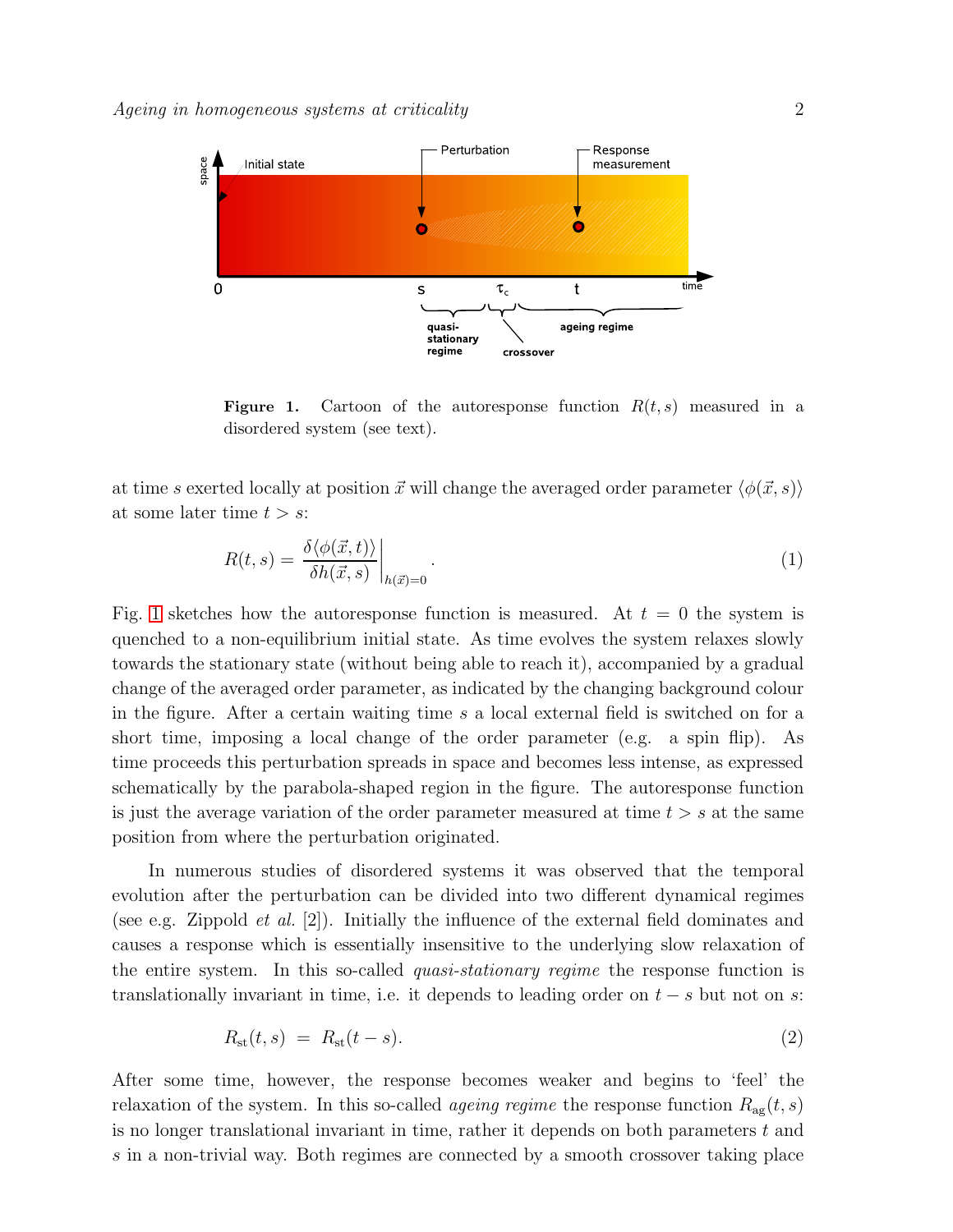at some typical time scale  $\tau_c(s) > s$ . Surprisingly, in disordered systems this crossover time was found to scale as [2]

<span id="page-2-0"></span>
$$
\tau_c(s) - s \sim s^\gamma \tag{3}
$$

with an exponent  $0 < \gamma < 1$ . In other words, the temporal size of the quasi-stationary regime grows with the waiting time s but it grows slower than s itself.

As noted by Zippold *et al.*, Eq.  $(3)$  has the non-trivial consequence that the two limits of

- (a) first taking  $t, s \to \infty$  with  $\xi = t/s$  fixed and then sending  $\xi \to 1$ , and
- (b) sending  $t, s \to \infty$  while keeping the difference  $t s$  fixed

are generally different. This inequivalence is illustrated in Fig. [2,](#page-3-0) where the two dynamical regimes are sketched in a double-logarithmic t-s-plane. The typical path according to limit (a) is marked as a green line. As can be seen, this line runs parallel to the diagonal and enters the ageing regime after some time. When  $s, t$  are taken to infinity (moving along the diagonal) the width of the quasi-stationary regime in the log-log representation shrinks to zero. Therefore, the second step of (a), the limit  $t/s \to 1$ , takes place entirely within the ageing regime and hence this limit is determined exclusively by the properties of the ageing regime. Contrarily, in the case of limit (b), where the difference  $t - s$  is kept constant, the path (red line) eventually enters the quasi-stationary region, hence this limit will be determined by the properties of the quasi-stationary regime only. For this reason it is plausible that the two limits give generally different results.

The interest in ageing phenomena stems from the fact that the ageing regime displays scale-invariant features. This means that a change of time scales  $s \to bs$ ,  $t \to bt$ by a factor  $b > 0$  can be compensated by an appropriate rescaling of the response function  $R \to b^{-1-a}R$ , where a is a certain exponent depending on the scaling dimension of the order parameter and the response field. Scale invariance in the ageing regime implies that the response function obeys the scaling form

<span id="page-2-1"></span>
$$
R_{\rm ag}(t,s) \sim s^{-1-a} f_R(t/s) \,, \qquad t \gg \tau_c(s) \tag{4}
$$

where  $f_R$  is a scaling function. For large arguments it is found that the scaling function decays algebraically as

$$
f_R(\xi) \sim \xi^{-\lambda_R/z} \,, \qquad \xi \to \infty \tag{5}
$$

where  $\lambda_R$  is a new non-trivial exponent, the so-called ageing exponent, while z denotes the dynamical exponent of the ageing regime. The scaling function and the exponents  $a, \lambda_R, z$  are expected to be universal, i.e., they are determined by the symmetry properties of the model irrespective of its microscopic details.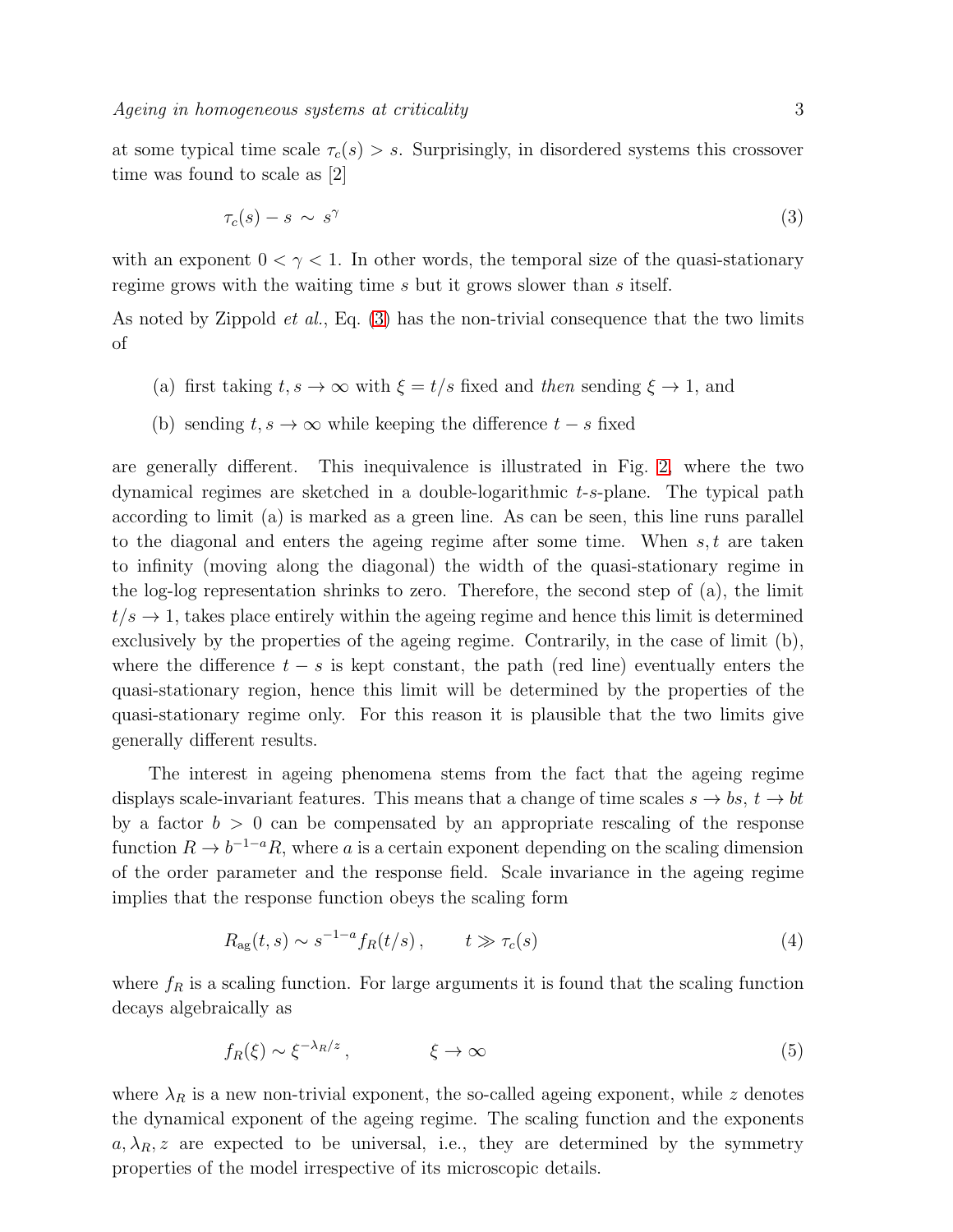

<span id="page-3-0"></span>Figure 2. Inequivalence of the limits (a) and (b). According to [2] the response to a perturbation can be split into a quasi-stationary regime and an ageing regime, connected by a crossover at a typical time scale  $\tau_c(s) > s$  (dashed blue line), where  $\tau_c(s) - s \sim s^{\gamma}$  with  $0 < \gamma < 1$  (here  $\gamma = 1/2$ ). The green and the red line symbolise typical paths along which the limits (a) and (b) are taken (see text).

In recent years the concept of ageing was also applied to homogeneous critical systems with a continuous phase transition [3] such as the 2D Ising model [4] and directed percolation [5–7] without quenched disorder. However, these models differ from previously studied systems such as spin glasses in so far as they have a much simpler scaling behaviour. The purpose of this contribution is to point out that in this case – contrary to a widespread believe – the two dynamical regimes are not separate but connected by an ordinary scale-invariant crossover, meaning that the two limits (a) and (b) give identical results.

The second issue addressed in this paper concerns a recently proposed theory of local scale invariance (LSI), which introduces an additional exponent  $a'$ . The arguments presented here imply that for the 2d Ising model and the contact process one has  $a = a'$ .

## 2. Ageing in systems at criticality

In what follows let us consider a stochastic process on an infinite lattice with the following properties:

- (i) The model is homogeneous in space and time (no quenched disorder) and exhibits a continuous phase transition.
- (ii) The transition is characterised by simple scaling (as opposed to multiscaling)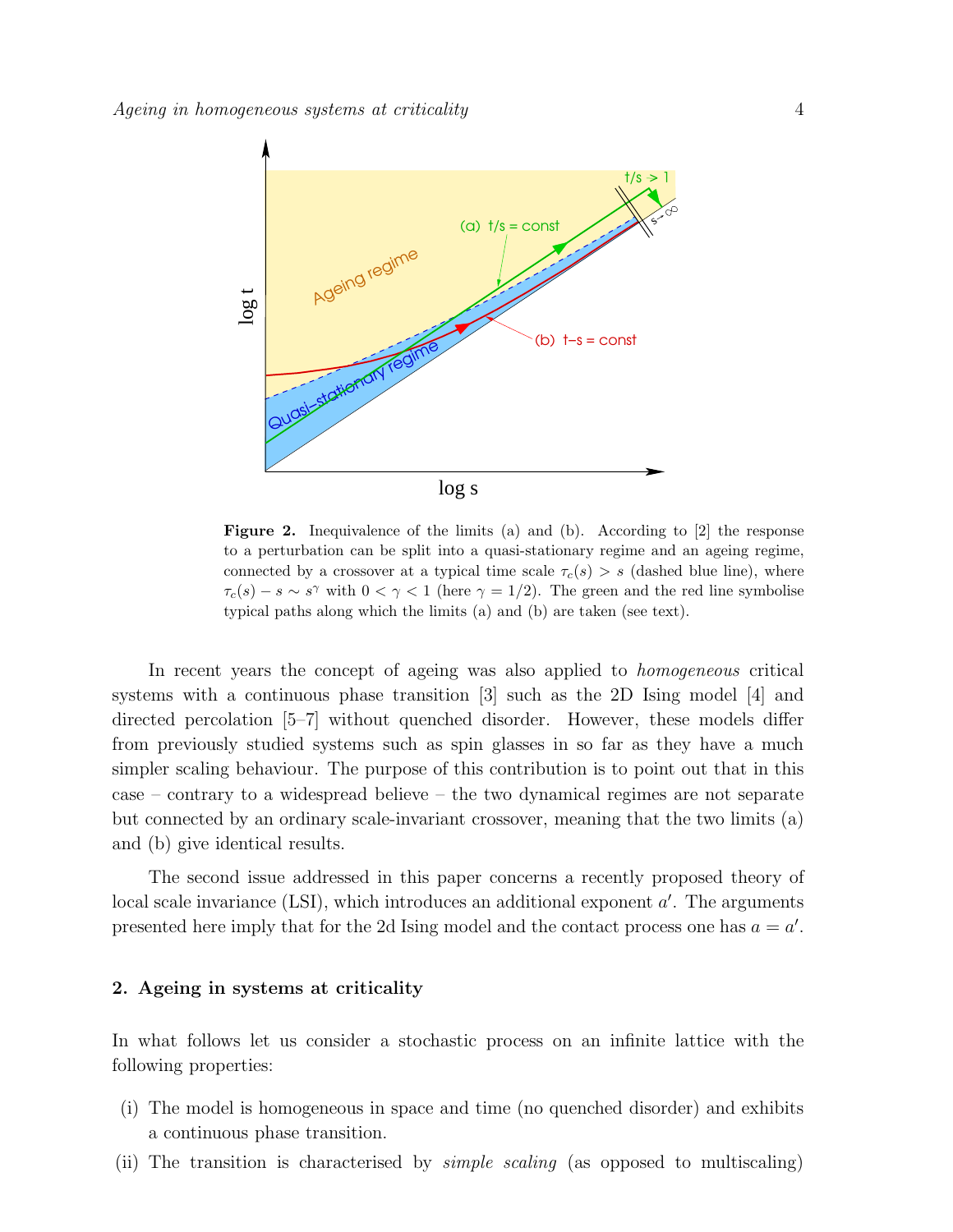involving three critical exponents, namely, the order parameter exponent  $\beta$ , the correlation length exponent  $\nu = \nu_{\perp}$ , and the dynamical exponent  $z = \nu_{\parallel}/\nu_{\perp}$ .

(iii) The system has an autonomous response in the stationary state, i.e., the response function  $R(t, s)$  at criticality is non-zero in the limit  $s \to \infty$  with  $t - s$  fixed.

Examples of such models are the critical Ising model in two dimensions (2d) with standard heat bath dynamics as well as critical directed percolation in 1+1 dimensions. These models display asymptotic scaling laws which are well understood.[‡](#page-4-0) Clearly, these scaling laws are valid in the stationary state at criticality and thus they will determine the scaling properties in the quasi-stationary regime. However, in contrast to disordered systems such as spin glasses, the *same* scaling laws are also valid in the ageing regime  $t \gg s$ . As will be shown below, this implies that the scenario suggested by Zippold  $et$ al. [2] does not hold for such systems.

To see this let us assume the existence of two dynamical regimes separated by a crossover at a typical time scale  $\tau_c(s) - s \sim s^{\gamma}$  with  $\gamma < 1$ . In the quasi-stationary regime, where the response function  $R_{st}(t, s) = R_{st}(t - s)$  is translational invariant in time, invariance under rescaling

<span id="page-4-1"></span>
$$
t \to \lambda t, \quad s \to \lambda s, \quad \vec{x} \to \lambda^{1/z} \vec{x}, \quad R \to \lambda^{-\beta/\nu z} R \tag{6}
$$

implies that  $R(\lambda t - \lambda s) = \lambda^{-\beta/\nu z} R(t - s)$ , leading to the well-known result

$$
R_{\rm st}(t,s) \simeq r_0 \left( t - s \right)^{-\beta/\nu z}. \qquad t \ll \tau_c(s). \tag{7}
$$

Note that for models with an autonomous response in the stationary state, the proportionality constant  $r_0$  does not depend on s.

In the ageing regime, the system is still invariant under the *same* type of scale transformation [\(6\)](#page-4-1) but translational invariance in time is broken, leading to the weaker scaling form

$$
R_{\rm ag}(t,s) \simeq s^{-\beta/\nu z} f_R(t/s), \qquad t \gg \tau_c(s). \tag{8}
$$

hence  $a = \beta/\nu z - 1$  in Eq. [\(4\)](#page-2-1). This scaling form has been verified for various systems and is undisputed in the literature.

Both scaling forms are smoothly connected at the crossover  $t = \tau_c(s)$ , that is  $R_{\rm st}(t, \tau_c(s)) \simeq R_{\rm ag}(t, \tau_c(s))$ , leading to the condition

<span id="page-4-2"></span>
$$
r_0 f_R(\xi_c) \simeq (\xi_c - 1)^{-\beta/\nu z}, \qquad (9)
$$

where  $\xi_c := \tau_c(s)/s$ . For  $\gamma < 1$  the argument  $\xi_c$  varies with s, fixing the functional form of the scaling function  $f_R$ . However, this particular functional form would imply

<span id="page-4-0"></span>‡ Note that any lattice model displays corrections to scaling caused by lattice effects on short distances and time scales (denoted as  $\tau_{\text{micro}}$  in the literature). Throughout this paper we assume that distances and time scales are large enough so that such lattice effects can be neglected.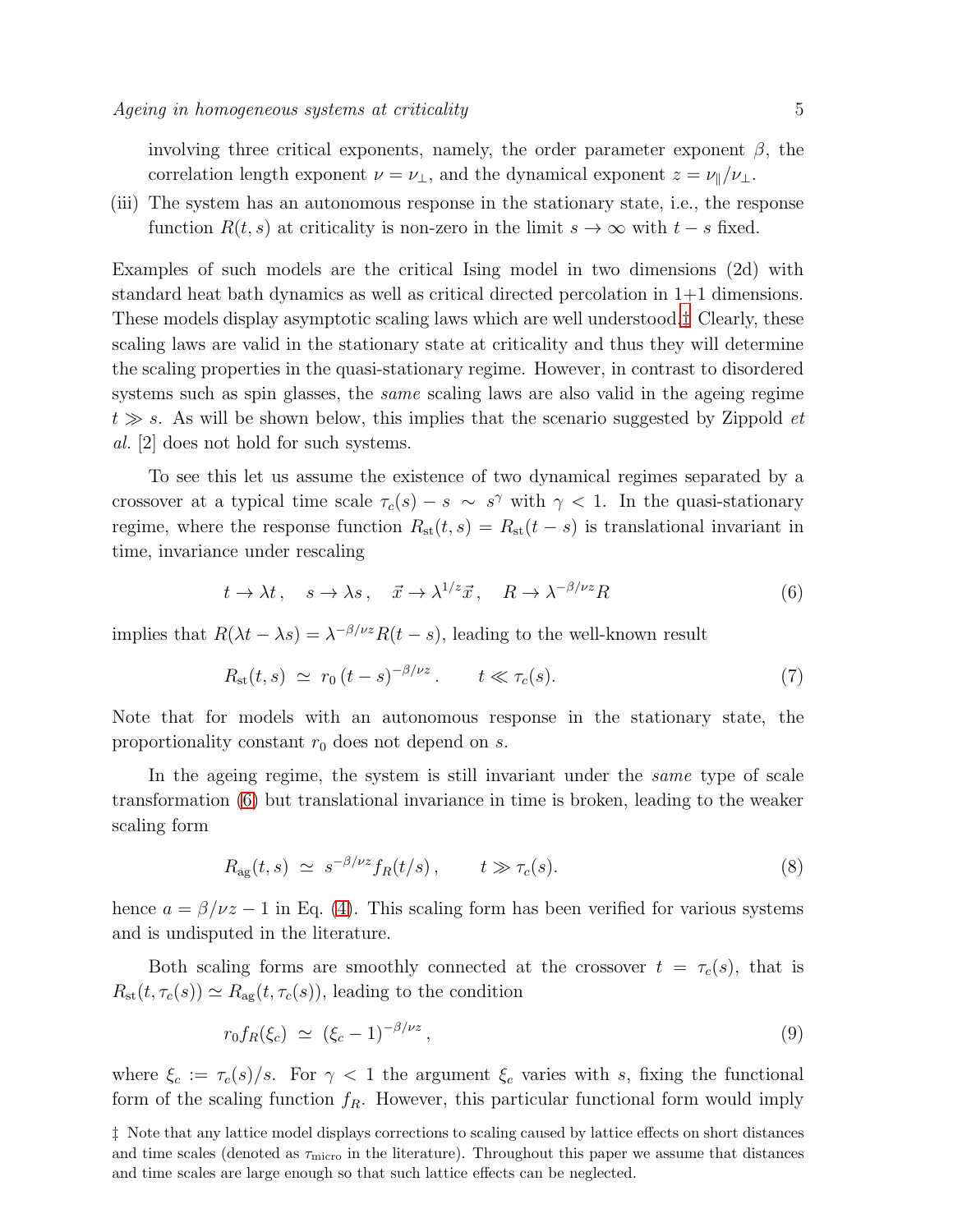translational invariance  $R_{\text{ag}}(t, s) = R_{\text{ag}}(t - s)$  in parts of the ageing regime, which is definitely not true. Therefore, the scenario suggested by Zippold et al. does not hold for critical systems such as the 2d Ising model or directed percolation. The only way out is to set  $\gamma = 1$  so that Eq. [\(9\)](#page-4-2) determines the scaling function only in a single point. This means that the crossover time  $\tau_c(s) \sim s$  scales like any other time scale, which is quite natural in the context of second-order phase transitions. In the representation of Fig. [2](#page-3-0) the ageing regime would be a strip of constant width. As can be seen, this immediately implies that the two limits (a) and (b) will give identical results.

#### 3. Test of Local Scale Invariance

Recently a theory of Local Scale Invariance (LSI) [3, 8] has been applied to various homogeneous many-particle systems with second-order phase transitions. This theory assumes that the linear response function formed from so-called quasi-primary fields transforms covariantly under the action of a group of local scale transformations. Like conformal invariance, this extended symmetry determines the functional form of scaling functions. In particular, LSI predicts that the scaling function  $f_R(\xi)$  factorises into two power laws (see Eq. (26) of Ref. [8])

$$
f_R(\xi) = f_0 \xi^{1 - a' - \lambda_R/z} (\xi - 1)^{-1 - a'}.
$$
\n(10)

with an additional exponents  $a'$  which may be different from  $a$ . However, knowing that the aforementioned limits commute, this scaling form would imply that for  $t/s \to 1^+$ the response function behaves as

$$
R(t,s) \sim f_0 \left( t \, s^{a'-a} - s \right)^{-1-a'}.
$$
 (11)

Obviously, this behaviour is in contradiction with Eq. [\(2\)](#page-1-1) unless  $a' = a$  or  $f_0 = 0$ .

Originally the theory of LSI was formulated for systems with translational invariance in time, which led to the constraint  $a' = a$ . The initial hope was that this theory is fundamental enough to describe a broad range of apparently unrelated models. However, later it became clear that the critical Ising model in 2d and the  $1+1$ dimensional contact process do not obey the predicted scaling forms for the autoresponse function [9–11]. As a way out, Henkel and collaborators generalised the theory, relaxing the symmetry by giving up translational invariance in time which allows  $a$  and  $a'$  to be different. Fitting numerical data of various critical models to the predicted response function they found a good agreement when [8]

> $a'-a =$  $\sqrt{ }$  $\left\vert \right\vert$  $\mathcal{L}$ −0.187(20) for the 2d Ising model with heat bath dynamics, −0.022(5) for the 3d Ising model with heat bath dynamics,  $+0.270(10)$  for the 1+1-dimensional contact process.

However, these models have an autonomous response  $(f_0 > 0)$ , hence the above arguments require that  $a' = a$ . This suggests that the numerical estimates reported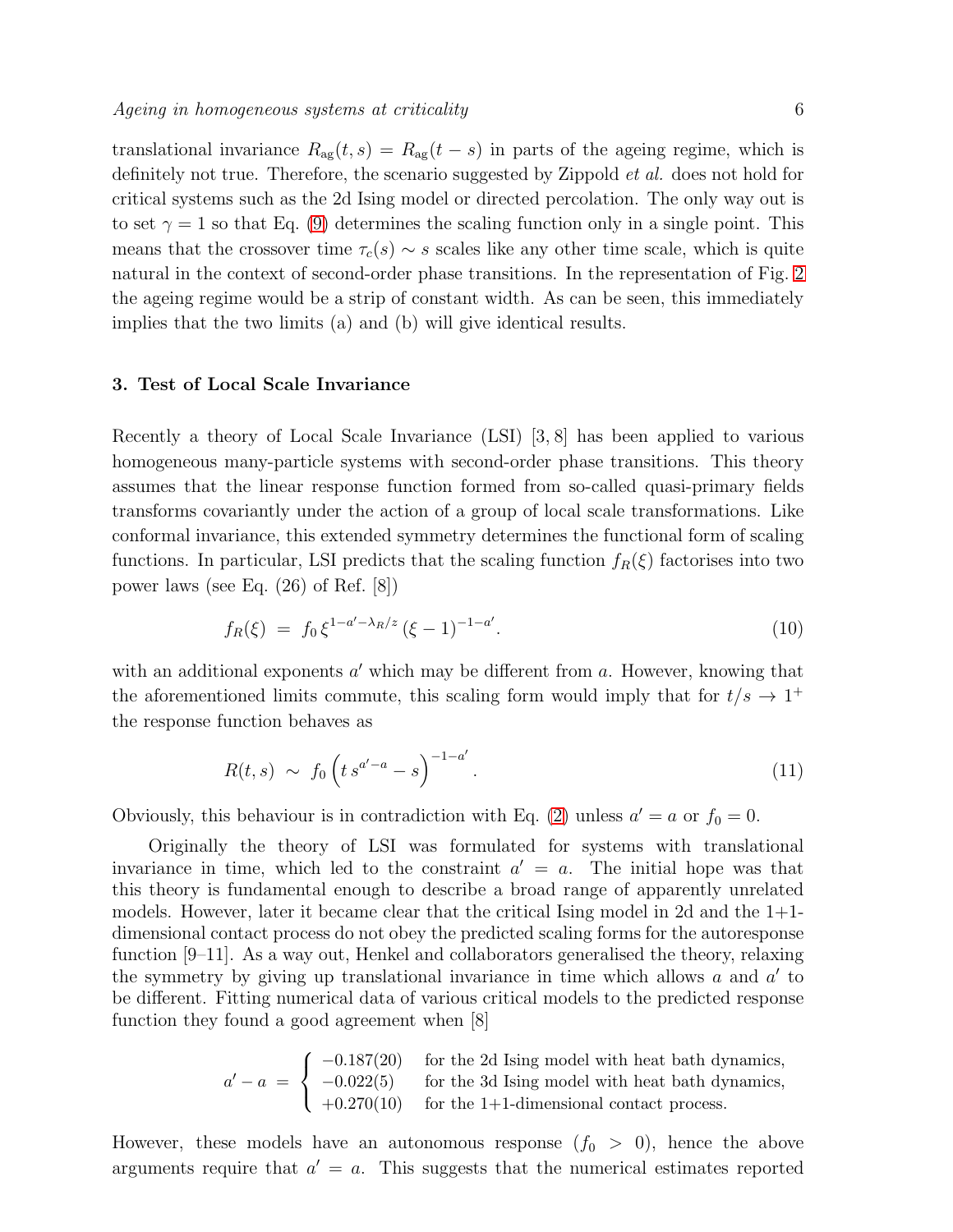above have no deeper physical meaning; they merely result from the attempt to fit a wrong scaling function to numerical data within a limited window of  $\xi$ .

The proponents of generalised LSI refer to the circumstance that for the 1d Ising model one can prove that  $a' - a = -1/2$ . However, this model becomes critical at zero temperature with a non-fluctuating steady state so that it does not have an autonomous response in the limit  $s \to \infty$ , hence  $f_0 = 0$ . Therefore, it is no surprise that  $a \neq a'$ .

## 4. Conclusions

Ageing was originally introduced as a concept to describe the propagation of perturbations in disordered systems. As a key property, such systems show two separate dynamical regimes, namely, a quasi-stationary one and the so-called ageing regime.

In homogeneous critical systems such as the 2d Ising model and the contact process, the situation is very different. Here the entire dynamical range (apart from corrections due to lattice effects) is determined by the same type of scaling. In fact, in homogeneous critical systems a quenched initial state plays the role of a temporal boundary condition analogous to a surface in a magnetic system at criticality. Such a boundary condition induces one additional surface exponent (here  $\lambda_R$ ) but it neither generates additional scales nor pushes the system into a different universality class. Instead of two dynamically different regimes homogeneous critical systems display a simple crossover phenomenon which can be described in the framework of standard scaling theory.

#### Acknowledgement:

I thank Malte Henkel for critical reading of the manuscript and useful remarks.

# References

- [1] A. P. Young, editor. *Spin Glasses and Random Fields*. World Scientific, New York, 1998.
- [2] W. Zippold, R. Kühn, and H. Horner. Non-equilibrium dynamics of simple spherical spin models. *Eur. Phys. J. B*, 13, 2000.
- [3] M. Henkel and M. Pleimling. Local scale invariance as dynamical space-time symmetry in phaseordering kinetics . *Phys. Rev. E*, (68):065101, 2003.
- [4] B. M. McCoy and T. T. Wu. *The two-dimensional Ising model*. Harvard University Press, Cambridge, Massachusetts, 1973.
- [5] H. Hinrichsen. Non-equilibrium critical phenomena and phase transitions into absorbing states. *Adv. Phys.*, 49:815, 2000. [cond-mat/0001070].
- [6] G. Odor. Universality classes in nonequilibrium lattice systems. ´ *Rev. Mod. Phys.*, 76:663, 2004.
- [7] S. L¨ubeck. Universal scaling behavior of non-equilibrium phase transitions. *Int. J. Mod. Phys. B*, 18:3977, 2004.
- [8] M. Henkel. Ageing, dynamical scaling and its extensions in many-particle systems without detailed balance. *J. Cond. Mat.*, 19:065101, 2007.
- [9] P. Calabrese and A. Gambassi. Aging in ferromagnetic systems at criticality near four dimensions. *Phys. Rev. E*, 65:066120, 2002.